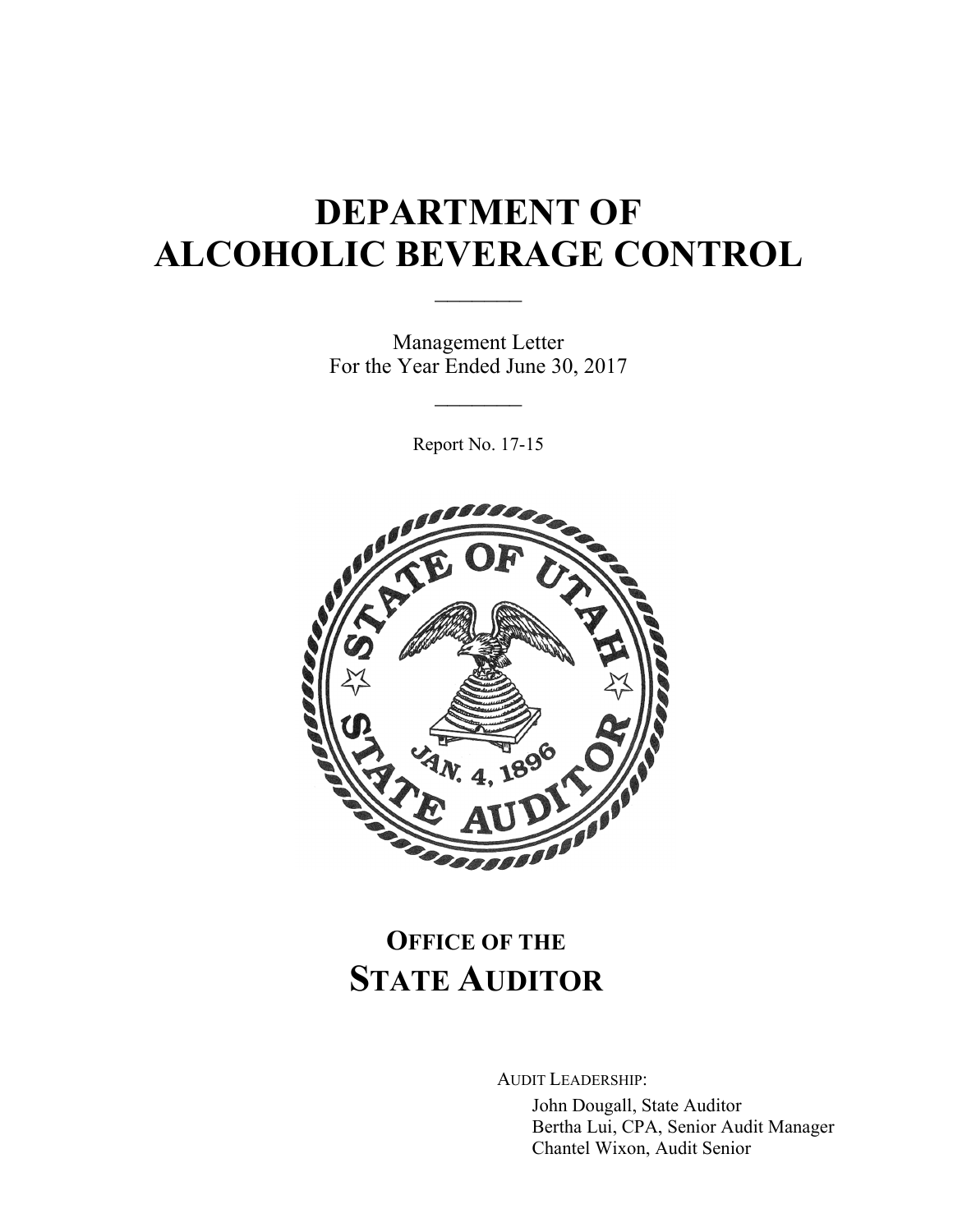#### **DEPARTMENT OF ALCOHOLIC BEVERAGE CONTROL**

FOR THE YEAR ENDED JUNE 30, 2017

#### TABLE OF CONTENTS

|                                                                                                               | Page |
|---------------------------------------------------------------------------------------------------------------|------|
| <b>MANAGEMENT LETTER</b>                                                                                      |      |
| <b>FINDING AND RECOMMENDATION:</b>                                                                            |      |
| Lack of Appropriate Inventory Reconciliations<br>(Significant Deficiency to the State's Financial Statements) |      |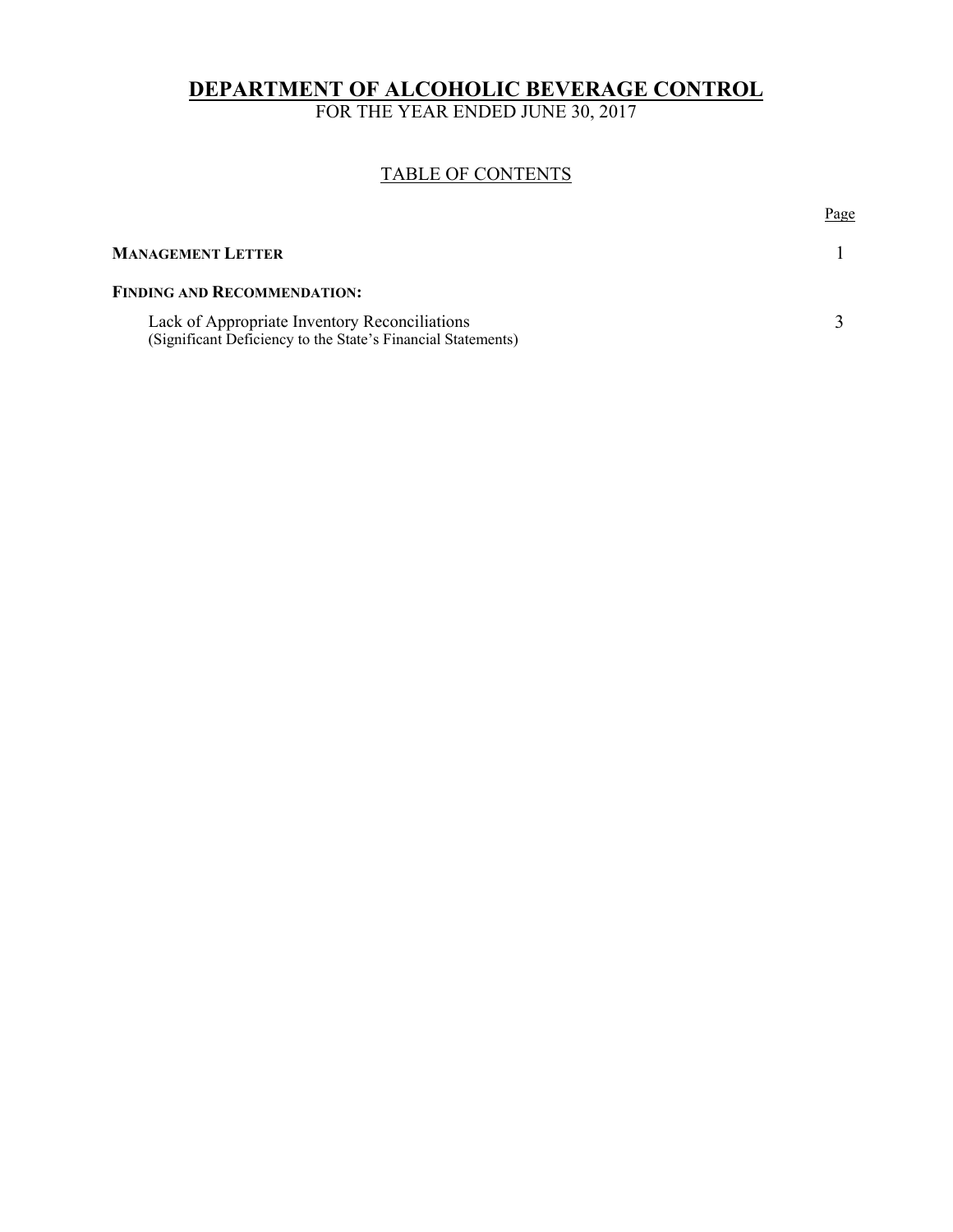

#### **OFFICE OF THE STATE AUDITOR**

December 6, 2017

Salvador D. Petilos, Executive Director Dept. of Alcoholic Beverage Control 1625 South 900 West P.O. Box 30408 SLC, Utah 84130

Dear Mr. Petilos:

In planning and performing our audit of the basic financial statements of the State of Utah as of and for the year ended June 30, 2017, in accordance with auditing standards generally accepted in the United States of America and the standards applicable to financial audits contained in *Government Auditing Standards,* issued by the Comptroller General of the United States, we considered the Department of Alcoholic Beverage Control's (DABC) internal control over financial reporting (internal control) as a basis for designing audit procedures that are appropriate in the circumstances for the purpose of expressing our opinions on the financial statements, but not for the purpose of expressing an opinion on the effectiveness of DABC's internal control. Accordingly, we do not express an opinion on the effectiveness of DABC's internal control.

Our consideration of internal control was for the limited purpose described in the preceding paragraph and was not designed to identify all deficiencies in internal control that might be material weaknesses or significant deficiencies and, therefore, material weaknesses or significant deficiencies may exist that were not identified. In addition, because of inherent limitations in internal control, including the possibility of management override of controls, misstatements due to error or fraud may occur and not be detected by such controls. However, as discussed below, we identified a certain deficiency in internal control that we consider to be a significant deficiency.

A deficiency in internal control exists when the design or operation of a control does not allow management or employees, in the normal course of performing their assigned functions, to prevent or to detect and correct misstatements on a timely basis. A material weakness is a deficiency, or a combination of deficiencies, in internal control, such that there is a reasonable possibility that a material misstatement of the entity's financial statements will not be prevented or detected and corrected on a timely basis. We did not identify any deficiencies in internal control that we consider to be material weaknesses.

A significant deficiency is a deficiency, or a combination of deficiencies, in internal control that is less severe than a material weakness, yet important enough to merit attention by those charged with governance. We consider the deficiency in internal control presented in the accompanying finding and recommendation to be a significant deficiency.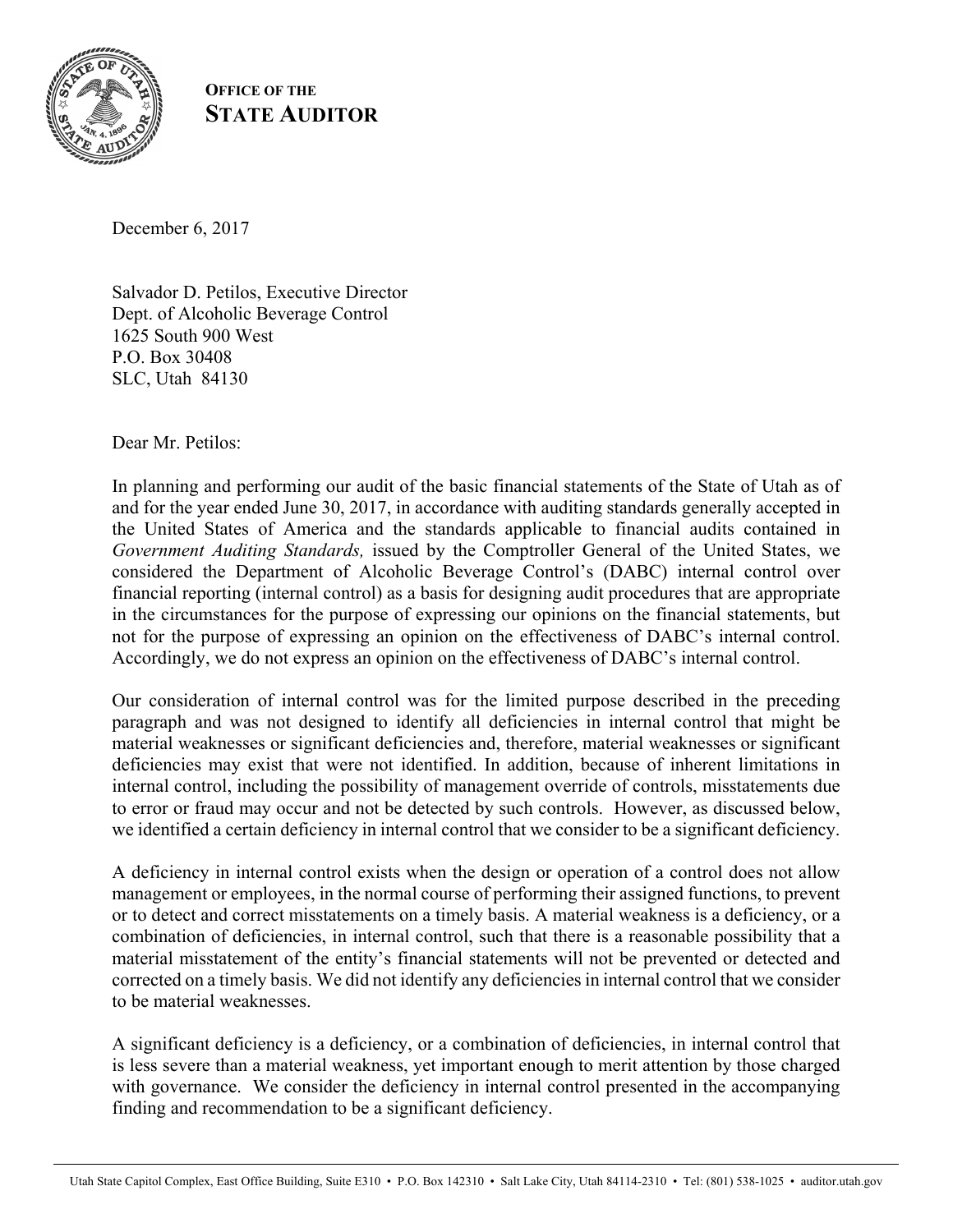DABC's written response to the finding identified in our audit has not been subjected to the audit procedures applied in the audit of the financial statements and, accordingly, we express no opinion on it.

The purpose of this report is solely to describe the scope of our testing of internal control and the results of that testing, and not to provide an opinion on the effectiveness of DABC's internal control. The finding included in this report will be included in the State of Utah's "Independent State Auditor's Report on Internal Control over Financial Reporting and on Compliance and Other Matters Based on an Audit of Financial Statements Performed in Accordance with *Government Auditing Standards."* That report is an integral part of an audit performed in accordance with *Government Auditing Standards* in considering DABC's internal control and compliance. Accordingly, this communication is not suitable for any other purpose.

We appreciate the courtesy and assistance extended to us by the personnel of DABC during the course of our audit, and we look forward to a continuing professional relationship. If you have any questions, please contact me.

Sincerely,

Bertha Vin

Bertha Lui, CPA Senior Audit Manager 801-808-0481 blui@utah.gov

cc: Man Diep, Director of Finance Cade Meier, Warehouse General Manager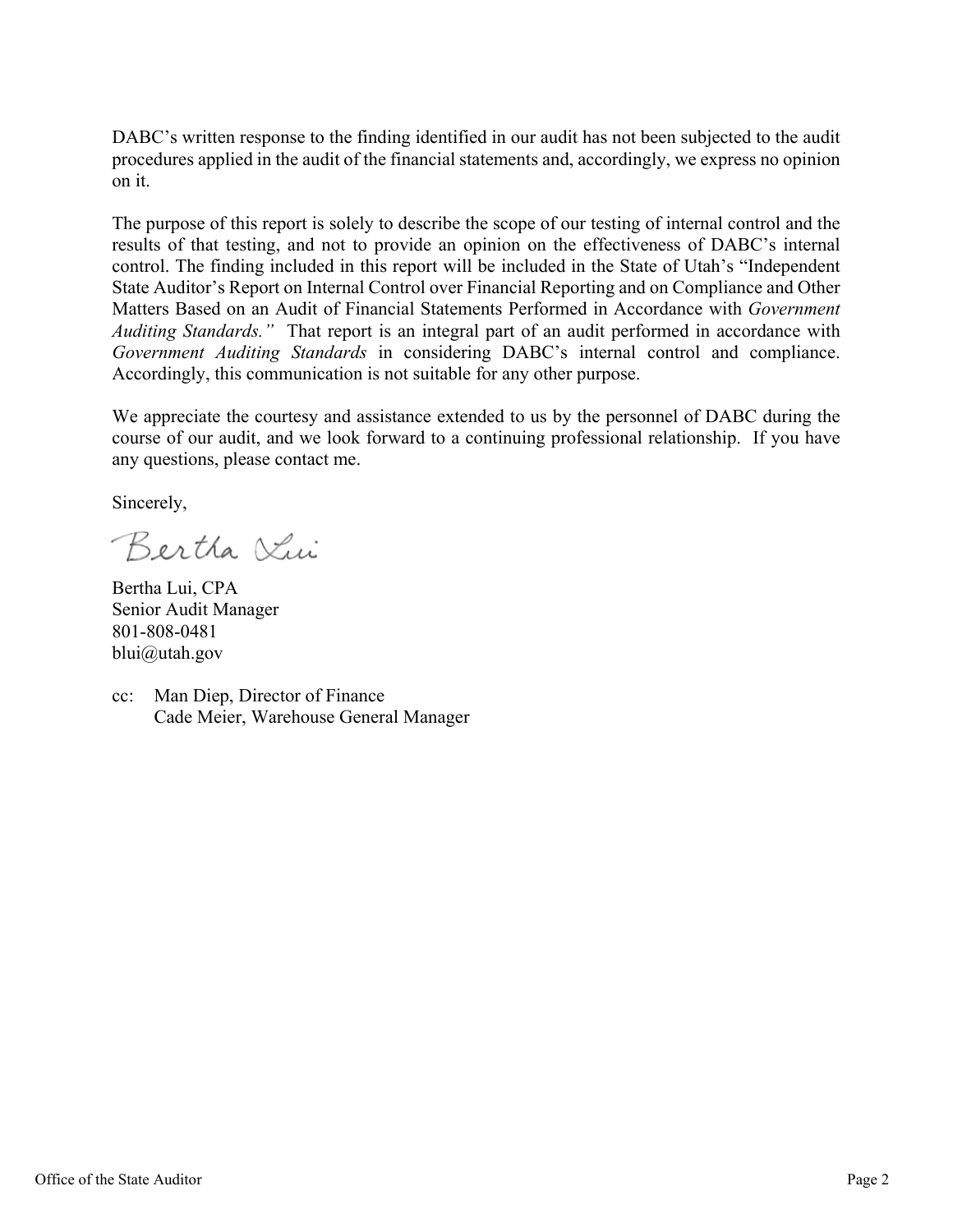### **FINDING AND RECOMMENDATION**

#### **LACK OF APPROPRIATE INVENTORY RECONCILIATIONS**

The Department of Alcoholic Beverage Control (DABC) was not able to provide adequate inventory system reports to reconcile the physical inventory count records to the final inventory amounts reported on the State's general ledger (FINET). DABC implemented a new inventory system during fiscal year 2017. However, due to difficulties related to the implementation, monthly reconciliations of the inventory system to FINET were not performed during the year nor at year end as would be necessary for appropriate internal controls over financial reporting. Proper internal controls would include reconciling the following inventory system amounts: beginning inventory balances, purchases, cost of sales, transfers, and ending inventory balances – all of which should also agree to FINET on a monthly basis. By not performing the appropriate reconciliations, large adjustments were necessary at fiscal year end.

Also, DABC could not provide appropriate system reports for the bailment included in the inventory at the time of the physical counts. The bailment inventory, which is not an asset of the State, was included in the inventory records and physical counts; however, DABC was not able to provide adequate system reports for the bailment versus non-bailment inventory so as to allow proper reconciliation of inventory from physical counts to the state-owned inventory amounts reported in FINET at year end. Proper system reporting and reconciliation of inventory types are necessary to accurately reflect inventory amounts for financial reporting purposes.

#### **Recommendation:**

**We recommend DABC reconcile the inventory system purchases, costs of sales, transfers, and ending balances―and ensure they agree to FINET―on a monthly basis. We also recommend that DABC implement procedures to properly account for and report bailment versus non‐bailment inventory balances.** 

#### *DABC's Response:*

*We agree that the department should reconcile each month with the State's FINET system. Conducting monthly reconciliations is a best practice that will enhance internal controls. We also agree that properly accounting for and reporting on bailment versus non-bailment inventory balances is essential to providing a clear picture with regard to the department's financial position.* 

*The department's finance staff has been attempting to reconcile our system with FINET on a monthly basis. Nonetheless, while reconciliations are occurring, we have been unable to do so in a consistently timely manner. We hope that the steps outlined in the Corrective Action Plan will allow us to consistently reconcile the two systems in a timely manner.* 

*As alluded to in the report, the DABC's implementation of a new ERP to replace an end of life system has been challenging. The department's focus on stabilizing the supply chain and the*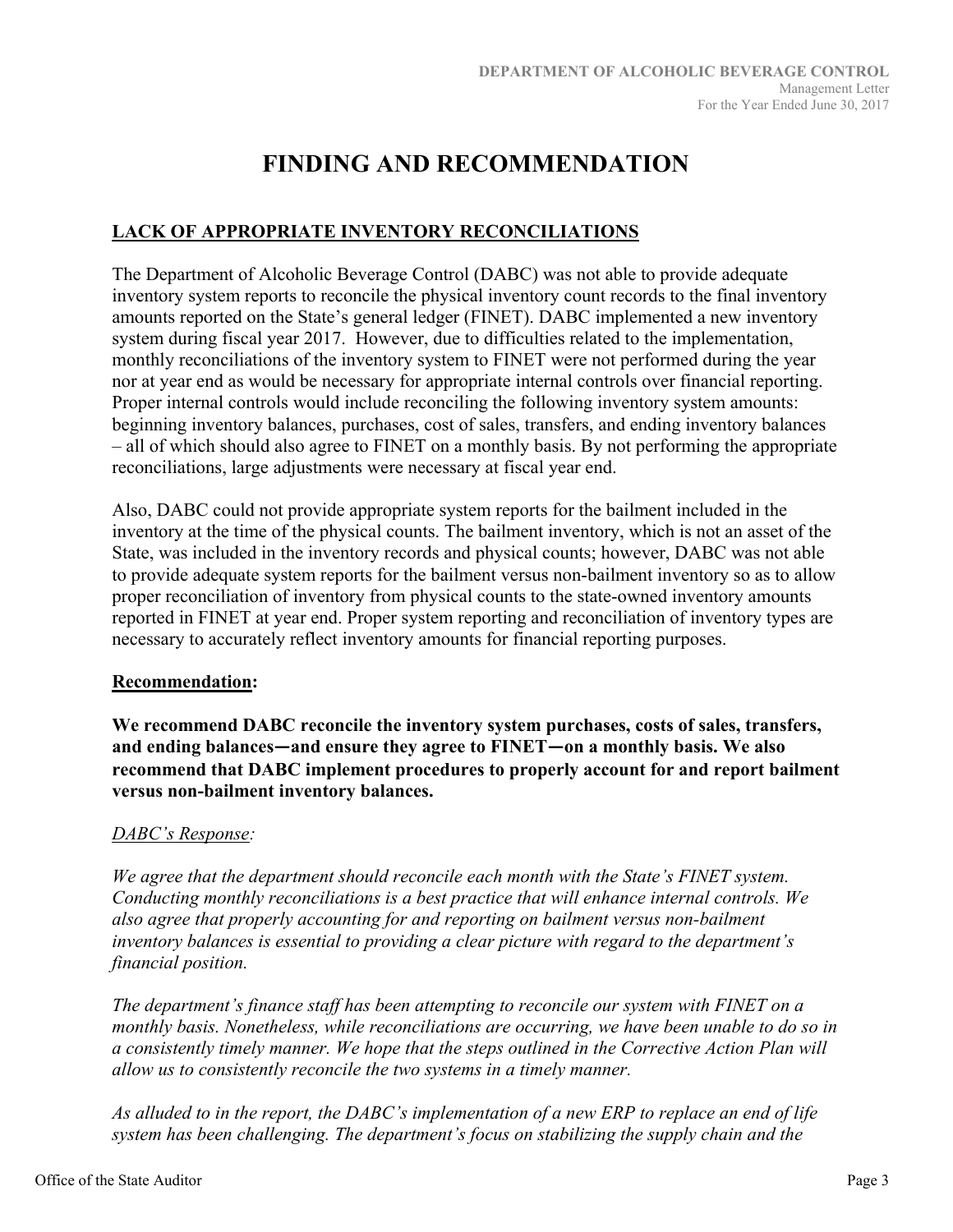*commitment of resources to that effort, in addition to the introduction of changes in wellestablished processes and procedures because the native logic of the new ERP differed from that of the legacy system it replaced, caused delays in reporting and reconciliation of the two systems. It took time to stabilize the DABC's supply chain and it took time for DABC staff to receive training necessary to more fully understand and adjust to the system's native logic and its impact on processes.* 

*While inventory is tracked, we are aware of the need to improve the quality of system-generated reports that track bailment v. non-bailment inventory. We understand and agree that properly tracking and reporting on inventory balances is essential. We are buoyed by that fact that several of our bailment vendors have audited their inventory post implementation and found no issues. Still, DABC and DTS staff have, and continue to look for, report on, and research root causes of anomalous results and inform our vendor and/or consultants of these anomalies so they can be addressed. These efforts, as outlined in the Corrective Action Plan, should result in system reports - using the system's internal Sarbanes-Oxley and GAAP compliant logic - that will allow proper reconciliation of inventory from physical counts to state-owned inventory amounts.* 

#### *Corrective Action Plan:*

*From the DABC's perspective, the two recommendations are intertwined with progress in one area contingent on developments in another.* 

*It is important to note that DABC's new ERP tracks the physical inventory (quantity) and financial inventory (cost/value) separately. A unique consequence of this logic is that the transfer of ownership of physical inventory occurs when the product is purchased, rather than when received. Consequently, inventory at the warehouse and state stores, at any one time, include items that are State owned and non-state owned. The ERP relies on an inventory close process that requires a settlement process (payment of invoices) to match issues with receipts and assign the correct ownership and costs to inventory. Our consultants indicate that it is standard practice to run this process on a monthly basis.* 

*The department's ability to consistently reconcile the two systems on a monthly basis and properly account for bailment and non-bailment inventory will require close collaboration between DABC Finance and our DTS staff since issues and discrepancies found during efforts at reconciliation requires research as to the root causes of anomalous results and communications of these anomalies with our vendor and/or consultants so they can be properly addressed.* 

*The following Corrective Action plan outlines steps taken and to be taken in DABC's efforts to consistently reconcile ERP with FINET:* 

#### *I. Finance/Accounting*

- *1. Narrow gap between physical inventory and financial inventory* 
	- *a) Since May 2017, DABC increased the frequency of payments to drop ship vendors from semi-monthly to weekly.*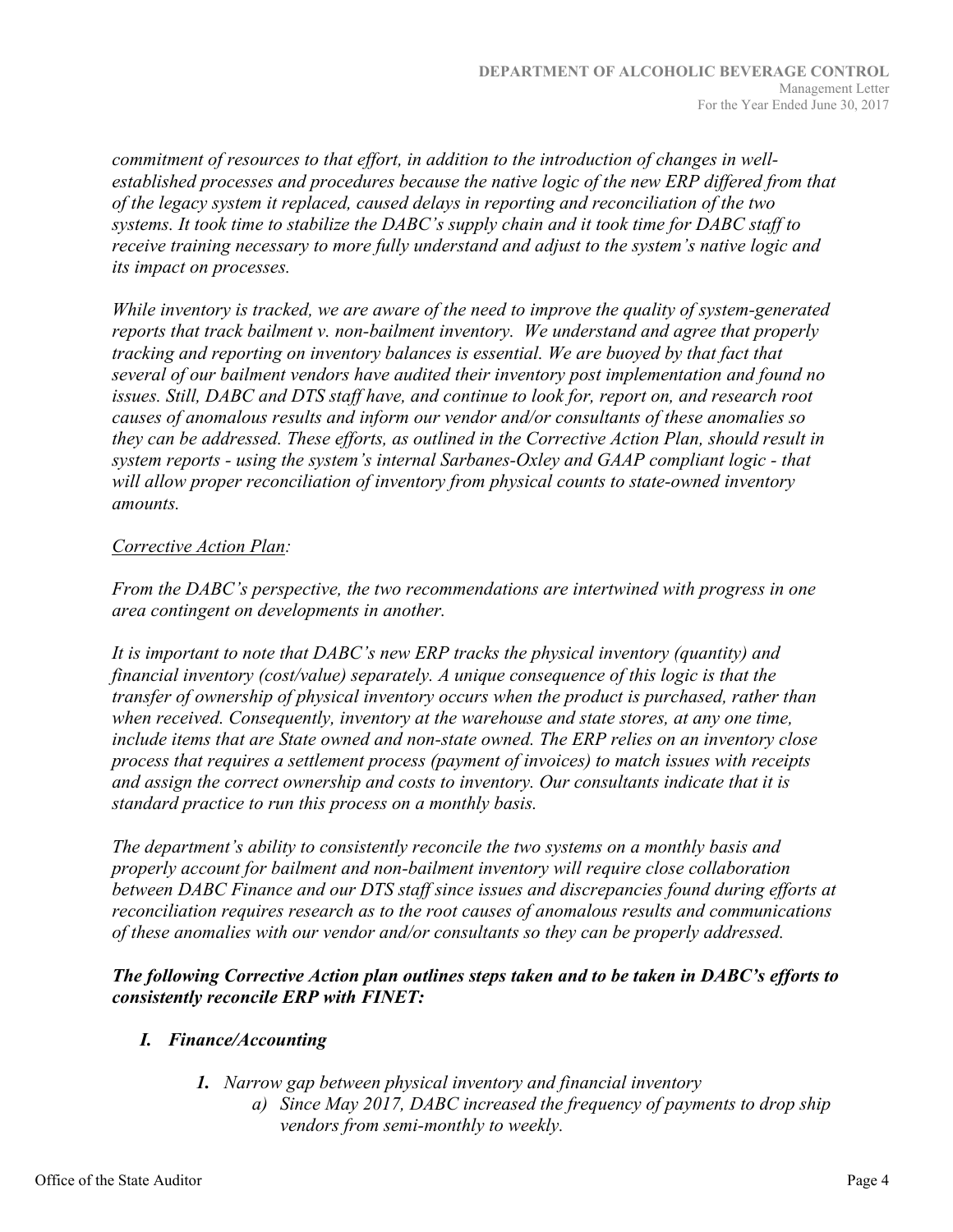- *b) Finance staff has also worked with Purchasing staff in changing bailment payment process.*
- *2. DABC Finance has established the month end closing schedule in July 2017 that lists the steps of the month end closing process. This schedule will be updated monthly.*
- *3. Financial Analyst has been reconciling the AX accounts with FINET and gaining a more robust understanding of the system. Procedural steps are being documented and process is being refined. Issues or concerns found are being communicated to DTS for investigation and correction.*
- *4. Oversight: DABC Director of Finance reviewing transactions posted and issues found.*
- *5. Support: Steps are being taken to create redundant capabilities within DABC Finance to improve the department's ability to reconcile monthly on a consistent basis.* 
	- *a) Director of Finance is working with Financial Analyst on updating accounting processes and procedures required by the new system.*
	- *b) Knowledge gained about the system as a result of greater familiarity and more robust understanding of the system is being documented for eventual training of, and transfer to, others in the division with the requisite skills.*
- *6. Continue to work with DTS to develop and establish proper procedures to ensure relationships between critical reports are documented to foster better understanding and transparency with inventory movements.* 
	- *a) An inventory close must occur prior to running the IVR report and before any totals are sent to FINET. The inventory close creates the final FIFO layers on posted transactions in the system.*
	- *b) After an inventory close, DABC will run and review the IVR reports (one includes inventory transactions posted to ledger and one includes transactions not posted to ledger) and the WAR. Discrepancies will be investigated and addressed properly.*
- *7. The department anticipates timely reconciliation on a monthly basis before the end of June 2018.*

#### *II. Information Technology (DTS)*

- *1. Continue to assist DABC Finance research root causes of issues found during closing and reconciliation process.*
- *2. Continue to report issues and root causes to implementation vendor.*
- *3. Continue to work with implementation vendor to prioritize and test code or program created to address issues found.*
- *4. Continue to address issues found with the Inventory Value Report (IVR) which show items owned by the state (posted) and those not yet owned by the state (nonposted) in the retail network (Warehouse and stores). Non-posted items are received into the system and tracked but do not have any financial value.*
- *5. Ensure continued development and proper implementation of the Warehouse Activity Report (WAR) which provides a breakdown of State-owned inventory and bailment at a site level.*